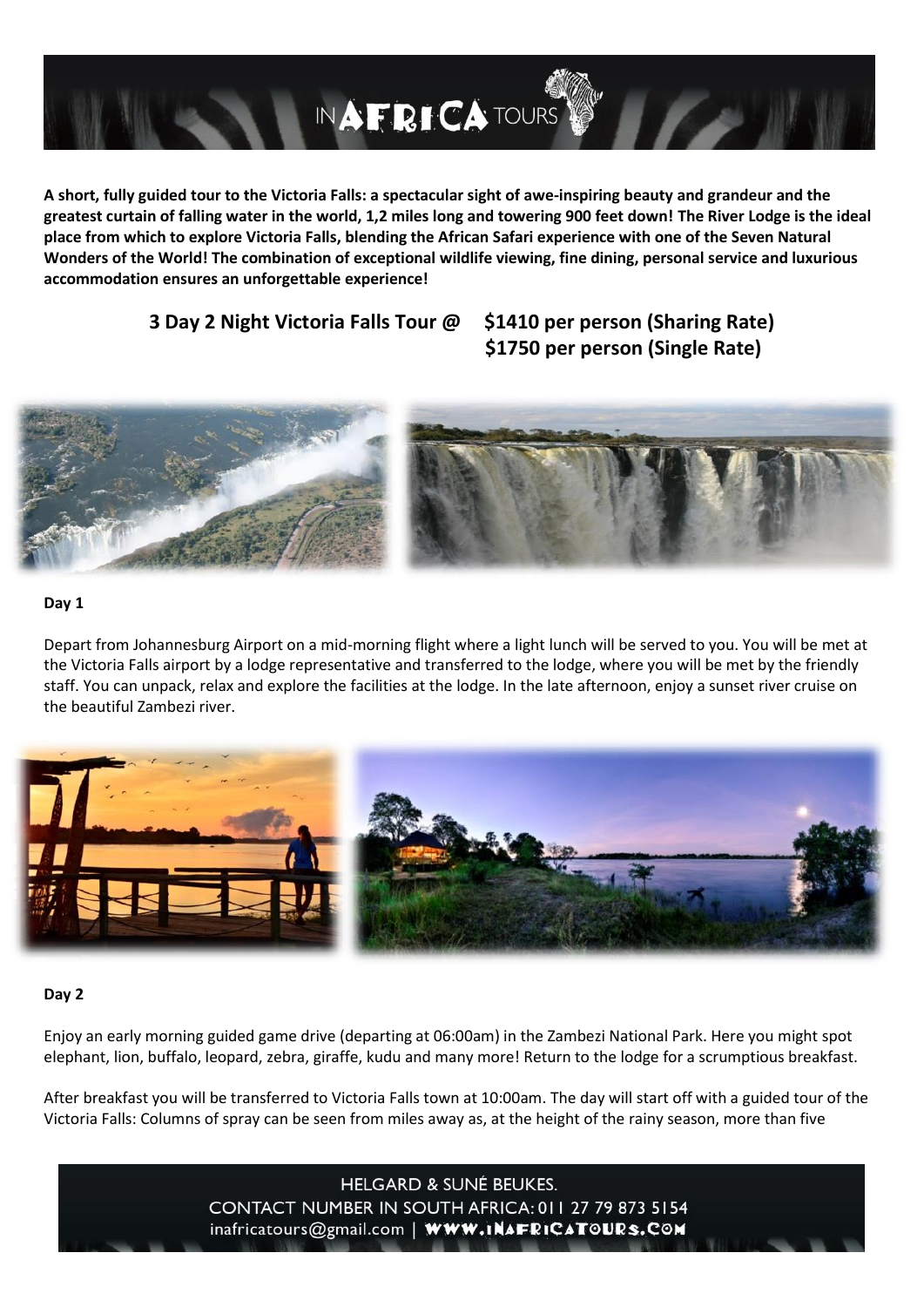hundred million cubic meters of water per minute plummet over the edge, over a width of nearly two kilometres, into a gorge over one hundred meters below.

INAFRICATOURS

Afterwards, you can explore the town, partake in one of the many offsite activities and/or visit historical sights, art galleries and curio markets. You can either return to the lodge with the guide for lunch and to relax before your afternoon activity or enjoy lunch at the beautiful and historically significant Victoria Falls Hotel (for your own account).

Optional activities that are available for your own account are:

- Flight of Angels: helicopter over the falls with a spectacular bird's eye view (\$175 per person -15 min flight)
- Elephant Back Safari (\$150 per person)
- Lion Pride Encounter and Walk with Lion (\$150 per person)

A whole range of ADRENALIN activities such as gorge and bridge swinging and bungee jumping are also available for the more adventurous…

If you have elected to stay in the village for lunch, depart in Victoria Falls Town at 15:00pm and head back to the lodge where you can go for a guided sunset river cruise (departing at 16:30pm). Alternatively, relax and watch a gorgeous African sunset on the horizon.



#### **Day 3**

Take another sunrise guided game drive or river cruise before breakfast. After breakfast, you can either relax on the deck overlooking the waterhole or visit the souvenir shop before having to pack and be ready for your transfer back to Victoria Falls airport. You must be at the airport at around 11:00am for your 13:00pm flight back to Johannesburg.



**HELGARD & SUNÉ BEUKES.** CONTACT NUMBER IN SOUTH AFRICA: 011 27 79 873 5154 inafricatours@gmail.com | WWW.INAFRICATOURS.COM